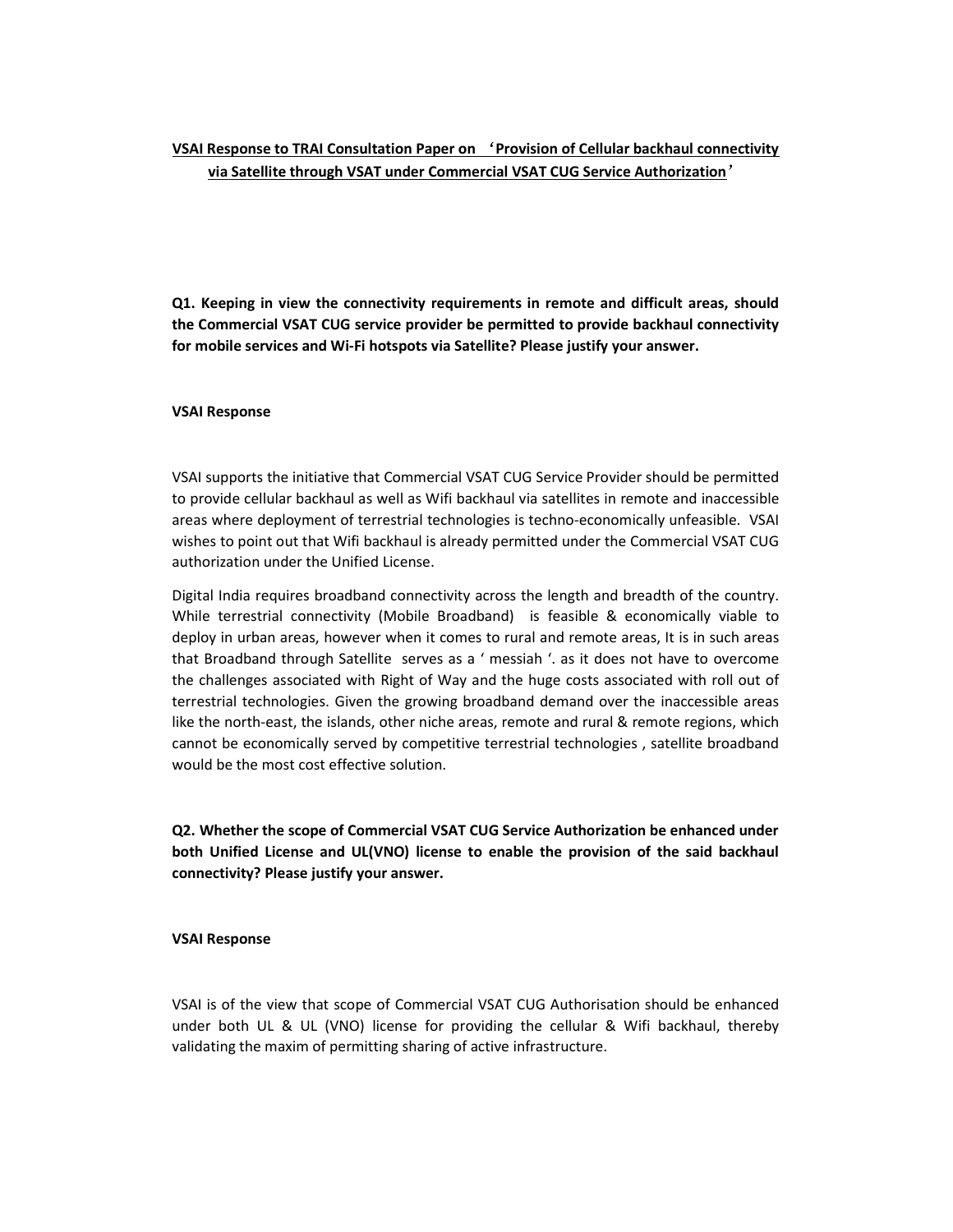Q3. Should the licensee having authorization for both Commercial VSAT CUG and NLD services be allowed to share VSAT Hub & VSAT terminals for the purpose of providing authorized services? Please justify your answer.

### VSAI Response

VSAI supports the initiative of infrastructure sharing as it helps provide optimal utilisation of resources, better productivity, reduction in costs and overall increase in efficiency. Passive infrastructure sharing is already permitted for IP1s and active infrastructure sharing is already permitted.

For the purpose of providing authorised services, existing resources (VSAT Hub & VSAT terminals ) of a licensee holding both the VSAT CUG & NLD authorisation must be permitted to be shared and not kept in independent silos , as at present.

Necessary Rationalisation of the SUC must be done to ensure that the services are enabled/facilitated and not restricted, as at present. Also, with the advent of Hight Throughput Satellite (HTS), it is not economically viable to have gateways separately for VSAT, NLD or for that matter other services. The same goes for the upcoming LEO/MEO constellations as well. So, it is prudent that resources be effectively shared among licenses. Also, we need to cater to a scenario where the gateways are operated by one service provider and the terminals/networks are operated by another service provider. Even today for the GSAT-11 program, Department of Space intends to operate the gateways and provide capacity to many service providers. This needs to be adequately addressed as far the licensing goes.

Q4. Whether the licensee should be permitted to share its own active and passive infrastructure for providing various services authorized to it under the other service authorization of UL and/ or other licenses? [In other words, whether clause 4.3 of Chapter -VIII (Access Service authorization) be made applicable for all other authorizations also] Is there a need to impose any restrictions? Please enumerate and justify your answer.

### VSAI Response

VSAI supports the approach wherein a licensee should be permitted to use its own infrastructure (both active & passive ) in a shareable mode for providing various services authorised to it. Other incumbents offering similar services should also be permitted to do the same, so that the regulation is applicable to all.

Q5. Whether formula-based spectrum charging mechanism for VSAT services in NLD/Access license is adequate and appropriate? If not, whether spectrum charging for VSAT services in NLD/Access service license should be made on AGR basis instead of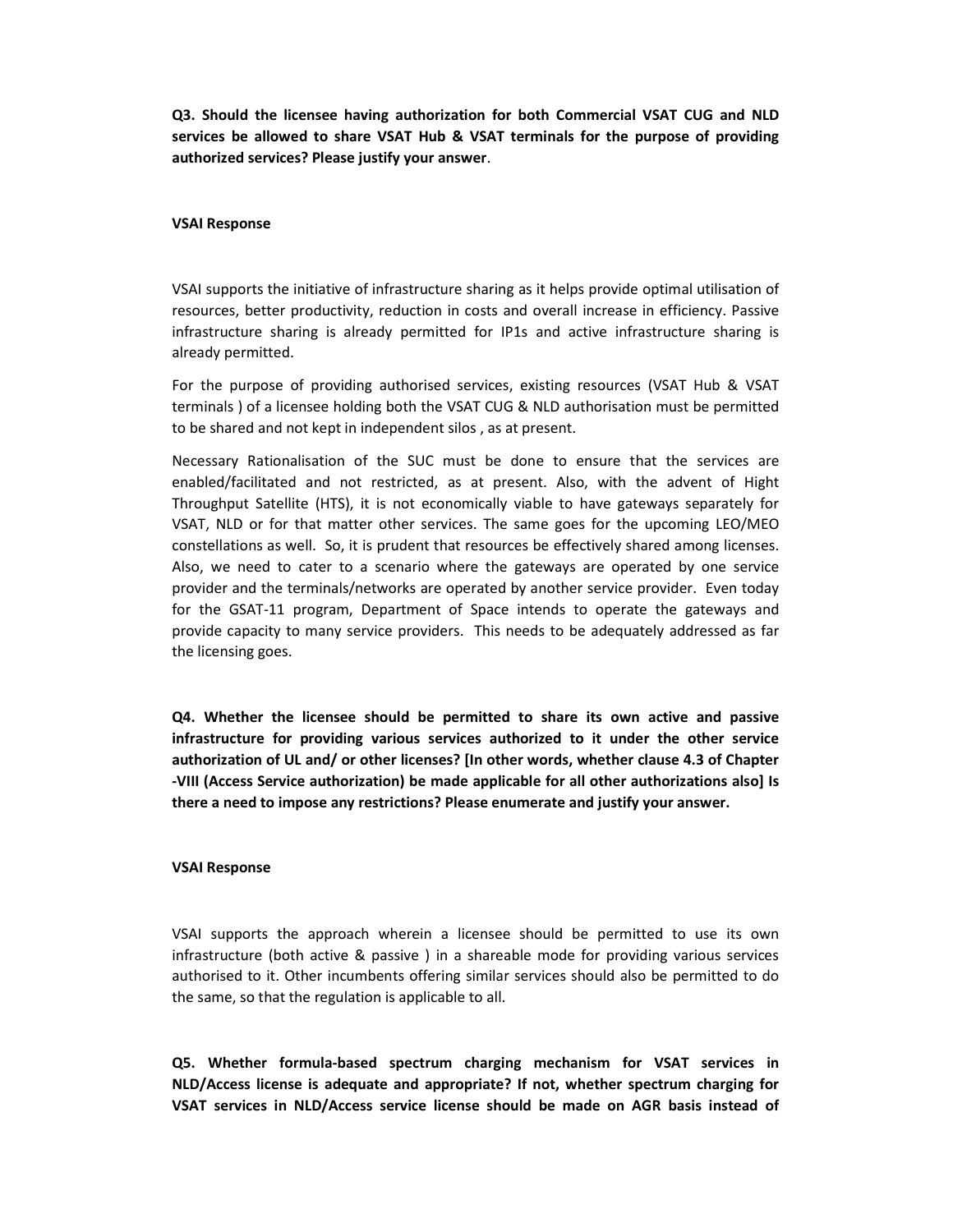existing formula basis mechanism? Whether it will require accounting/ revenue separation for satellite based VSAT services under NLD/Access license? Please elaborate and provide proper justification.

# VSAI Response

VSAI is of the opinion that SUC must be rationalised. This should be in line with existing TRAI Recommendations of 2017 and in accordance with the NDCP guidelines for rationalisation of levies & spectrum charges.

Also, we support the move to migrate SUC for VSAT services with NLD auth from formula based to AGR based. The current formula wherein the spectrum charges are directly proportional to the number of VSATs with same number of carriers and bandwidth is quite restrictive for the growth of Satellite based services in India as it tends to penalise spectrum sharing, instead of promoting it , as per current policy.If at all WPC needs to be adequately covered for their administrative efforts, then it should be based on a fixed fee per location which is in the order of Rs. 500 or Rs. 1000 per annum. rather than multiplying the spectrum by the number of VSATs. This formula-based approach is more than 90 times than that of the AGR based charging and such a high cost of administrative makes satellite based backhauls unviable. Secondly, the formula-based charging is an administrative nightmare. Every time even if a carrier is expanded or shrunk, it triggers a revision in the Decision Letter & WOL issued by WPC. As spectrum payment under the formula-based scheme is paid annually, reconciling any changes becomes extremely difficult.

Q6. Please give your comments on any related matter not covered in this Consultation paper.

## VSAI Response

## 1) Time Delay in Getting Administrative Approvals

The first-time approval of a network should be done through the apex committee. However, the apex committee should act as a single-window for the entire set of approvals obtained by the licensees. Various formats can be prescribed for individual processing and the licensees can be made to make a consolidated application covering all the aspects of licensing and WPC/SACFA. As with the NLD license and the UASL license for satellite operations any additional augmentation of bandwidth should be dealt with by NOCC and WPC only. SACFA/WPC charges can be combined with the license fee and a demand can be put up together on a yearly basis eliminating the need for multiple demands by the licensing cell and WPC. The process of adding of sites or bandwidth has to be executed in similar time